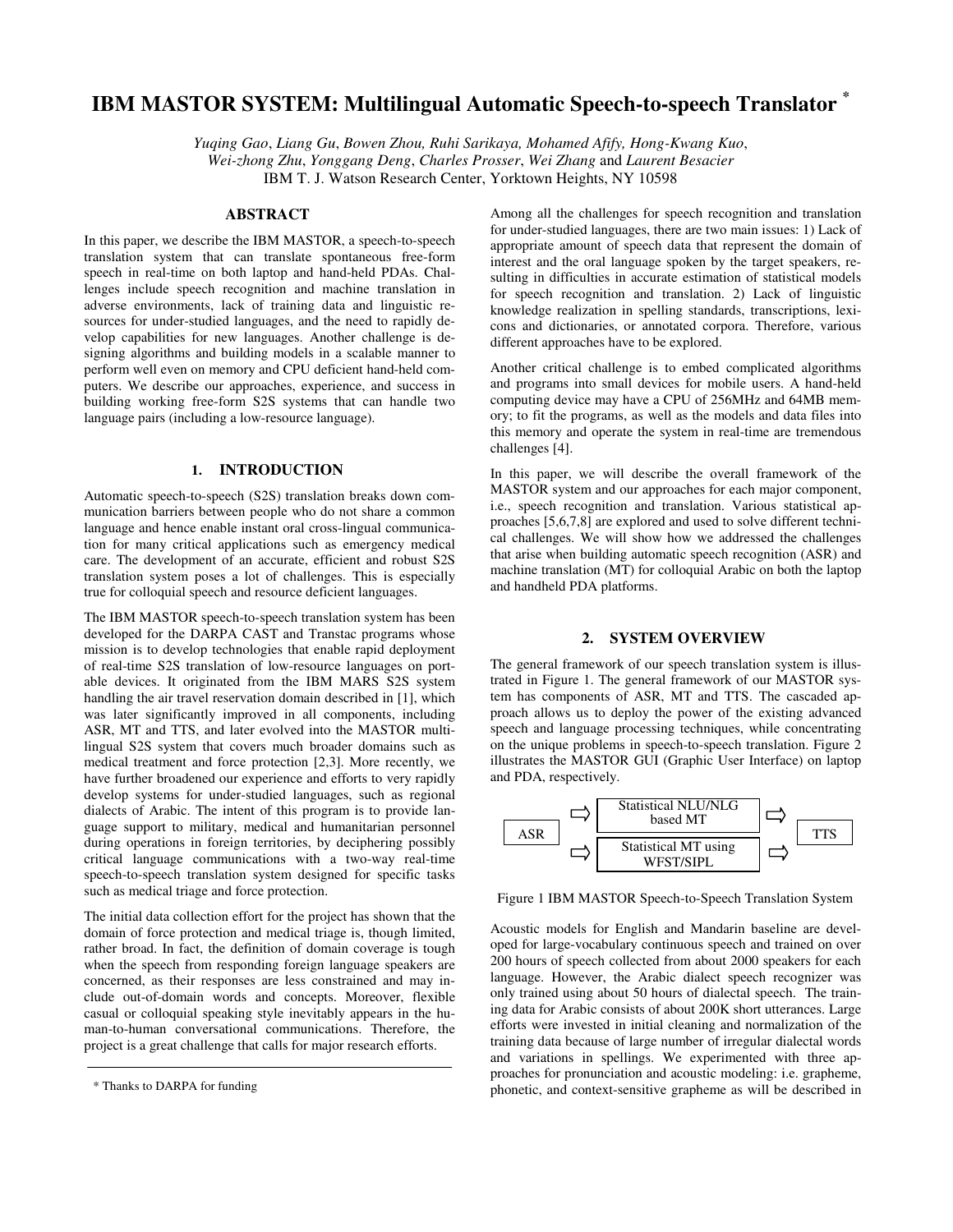



Figure 2 IBM MASTOR system in Windows XP and Windows CE

section 3.A. We found that using context-sensitive pronunciation rules reduces the WER of the grapheme based acoustic model by about 3% (from 36.7% to 35.8%). Based on these results, we decided to use context-sensitive grapheme models in our system.

The Arabic language model (LM) is an interpolated model consisting of a trigram LM, a class-based LM and a morphologically processed LM, all trained from a corpus of a few hundred thousand words. We also built a compact language model for the hand-held system, where singletons are eliminated and bigram and trigram counts are pruned with increased thresholds. The LM footprint size is 10MB.

There are two approaches for translation. The concept based approach uses natural language understanding (NLU) and natural language generation models trained from an annotated corpus. Another approach is the phrase-based finite state transducer which is trained using an un-annotated parallel corpus.

A trainable, phrase-splicing and variable substitution TTS system is adopted to synthesize speech from translated sentences, which has a special ability to generate speech of mixed languages seamlessly [9]. In addition, a small footprint TTS is developed for the handheld devices using embedded concatenative TTS technologies.[10]

Next, we will describe our approaches in automatic speech recognition and machine translation in greater detail.

# **3. AUTOMATIC SPEECH RECOGNITION**

## *A. Acoustic Models*

Acoustic models and the pronunciation dictionary greatly influence the ASR performance. In particular, creating an accurate pronunciation dictionary poses a major challenge when changing the language. Deriving pronunciations for resource rich languages like English or Mandarin is relatively straight forward using existing dictionaries or letter to sound models. In certain languages such as Arabic and Hebrew, the written form does not typically contain short vowels which a native speaker can infer from context. Deriving automatic phonetic transcription for speech corpora is thus difficult. This problem is even more apparent when considering colloquial Arabic, mainly due to the large number of irregular dialectal words.

One approach to overcome the absence of short vowels is to use grapheme based acoustic models. This leads to straightforward construction of pronunciation lexicons and hence facilitates model training and decoding. However, the same grapheme may lead to different phonetic sounds depending on its context. This results in less accurate acoustic models. For this reason we experimented with two other different approaches. The first is a full phonetic approach which uses short vowels, and the second uses context-sensitive graphemes for the letter "A" (Alif) where two different phonemes are used for "A" depending on its position in the word.

Using phoneme based pronunciations would require vowelization of every word. To perform vowelization, we used a mix of dictionary search and a statistical approach. The word is first searched in an existing vowelized dictionary, and if not found it is passed to the statistical vowelizer [11]. Due to the difficulties in accurately vowelizing dialectal words, our experiments have not shown any improvements using phoneme based ASR compared to grapheme based.

Speech recognition for both the laptop and hand-held systems is based on the IBM ViaVoice engine. This highly robust and efficient framework uses rank based acoustic scores [12] which are derived from tree-clustered context dependent Gaussian models. These acoustic scores together with n-gram LM probabilities are incorporated into a stack based search algorithm to yield the most probable word sequence given the input speech.

The English acoustic models use an alphabet of 52 phones. Each phone is modeled with a 3-state left-to-right hidden Markov model (HMM). The system has approximately 3,500 contextdependent states modeled using 42K Gaussian distributions and trained using 40 dimensional features. The context-dependent states are generated using a decision-tree classifier. The colloquial Arabic acoustic models use about 30 phones that essentially correspond to graphemes in the Arabic alphabet. The colloquial Arabic HMM structure is the same as that of the English model. The Arabic acoustic models are also built using 40 dimensional features. The compact model for the PDA has about 2K leaves and 28K Gaussian distributions. The laptop version has over 3K leaves and 60K Gaussians. All acoustic models are trained using discriminative training [13].

## *B. Language Modeling*

Language modeling (LM) of the probability of various word sequences is crucial for high-performance ASR of free-style open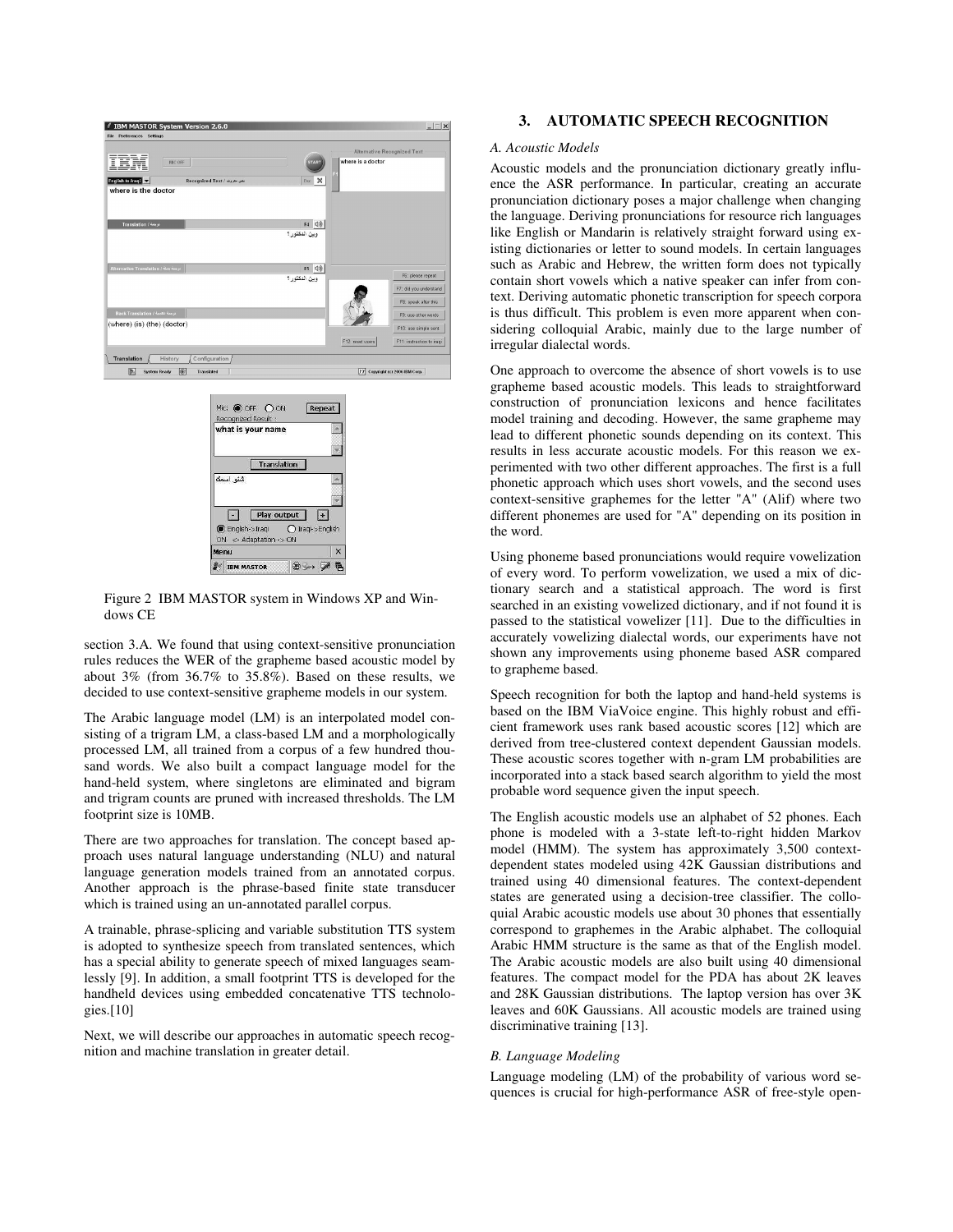ended coversational systems. Our approaches to build statistical tri-gram LMs fall into three categories: 1) obtaining additional training material automatically; 2) interpolating domain-specific LMs with other LMs; 3) improving distribution estimation robustness and accuracy with limited in-domain resources. Automatic data collection and expansion is the most straight-forward way to achieve efficient LM, especially when little in-domain data is available. For resource-rich languages such as English and Chinese, we retrieve additional data from the World Wide Web (WWW) to enhance our limited domain specific data, which shows significant improvement [6].

In Arabic, words can take prefixes and suffixes to generate new words which are semantically related to the root form of the word (stem). As a result, the vocabulary size in Arabic can become very large even for specific domains. To alleviate this problem, we built a language model on morphologically tokenized data by applying morphological analysis and hence splitting some of the words into prefix+stem+suffix, prefix+stem or stem+suffix forms. We refer the reader to [14] to learn more about the morphological tokenization algorithm. Morphological analysis reduced the vocabulary size by about 30% without sacrificing the coverage.

More specifically, in our MASTOR system, the English language model has two components that are linearly interpolated. The first one is built using in-domain data. The second component acts as a background model and is built using a very large generic text inventory that is domain independent. The language model counts are also pruned to control the size of this background model. The colloquial Arabic language model for our laptop system is composed of three components that are linearly interpolated. The first one is the basic word tri-gram model. The second one is a class based language model with 13 classes that covers names for English and Arabic, numbers, months, days, etc. The third one is the morphological language model described above.

## **4. SPEECH TRANSLATION**

## *A. NLU/NLG-based Speech Translation*

One of the translation algorithms we proposed and applied in MASTOR is the statistical translation method based on natural language understanding (NLU) and natural language generation (NLG). Statistical machine translation methods translate a sentence *W* in the source language into a sentence *A* in the target language by using a statistical model that estimates the probability of *A* given W, i.e.  $p(A|W)$ . Conventionally,  $p(A|W)$  is opti-

mized on a set of pairs of sentences that are translations of one another. To alleviate this data sparseness problem and, hence, enhance both the accuracy and robustness of estimating  $p(A|W)$ ,

we proposed a statistical concept-based machine translation paradigm that predicts *A* with not only *W* but also the underlying concepts embedded in *W* and/or *A*. As a result, the optimal sentence *A* is picked by first understanding the meaning of the source sentence W.

Let *C* denote the concepts in the source language and *S* denote the concepts in the target language, our proposed statistical conceptbased algorithm should select a word sequence  $\hat{A}$  as  $(A|W) = \arg \max \{ \sum p(A|S, C, W)p(S|C, W)p(C|W) \}$  $\left\{ \begin{array}{c} 1 \\ 1 \end{array} \right\}$  $\hat{A} = \arg \max_{A} p(A|W) = \arg \max_{A} \left\{ \sum_{S,C} p(A|S,C,W)p(S|C,W)p(C|W)\right\}$ , ,

where the conditional probabilities  $p(C|W)$ ,  $p(S|C,W)$  and  $p(A|S, C, W)$  are estimated by the Natural Language Understanding (NLU), Natural Concept Generation (NCG) and Natural Word Generation (NWG) procedures, respectively. The probability distributions are estimated and optimized upon a pre-annotated bilingual corpus. In our MASTOR system,  $p(C|W)$  is estimated

by a decision-tree based statistical semantic parser, and  $p(S|C, W)$  and  $p(A|S, C, W)$  are estimated by maximizing the conditional entropy as depicted in [2] and [7], respectively.

We are currently developing a new translation method that unifies statistical phrase-based translation models and the above NLU/NLG based approach. We will discuss this work in future publications.

#### *B. Fast and Memory Efficient Machine Translation Using SIPL*

Another translation method we proposed in MASTOR is based on the Weighted Finite-State Transducer (WFST). In particular, we developed a novel phrase-based translation framework using WFSTs that achieves both memory efficiency and fast speed, which is suitable for real time speech-to-speech translation on scalable computational platforms. In the proposed framework [15] which we refer to as Statistical Integrated Phrase Lattices (SIPLs), we statically construct a single optimized WFST encoding the entire translation model. In addition, we introduce a Viterbi decoder that can combine the translation model and language model FSTs with the input lattice efficiently, resulting in translation speeds of up to thousands of words per second on a PC and hundred words per second on a PDA device. This WFST-based approach is well-suited to devices with limited computation and memory. We achieve this efficiency by using methods that allow us to perform more composition and graph optimization offline (such as, the determinization of the phrase segmentation transducer **P**) than in previous work, and by utilizing a specialized decoder involving multilayer search.

During the offline training, we separate the entire translation lattice *H* into two pieces: the language model *L* and the translation model *M*:

$$
M = Min \left( Min \left( Det \left( P \right) \circ T \right) \circ W \right)
$$

where o is the composition operator, *Min* denotes the minimization operation, and *Det* denotes the determinization operation; *T* is the phrase translation transducer, and *W* is the phrase-to-word transducer. Due to the determinizability of *P*, *M* can be computed offline using a moderate amount of memory.

The translation problem can be framed as finding the best path in the full search lattice given an input sentence/automaton *I*. To address the problem of efficiently computing  $I \circ M \circ L$ , we have developed a multilayer search algorithm.

Specifically, we have one layer for each of the input FSM's: *I*, *L*, and  $M$ . At each layer, the search process is performed via a state traversal procedure starting from the start state  $\vec{s}_0$ , and consuming an input word in each step in a left-to-right manner.